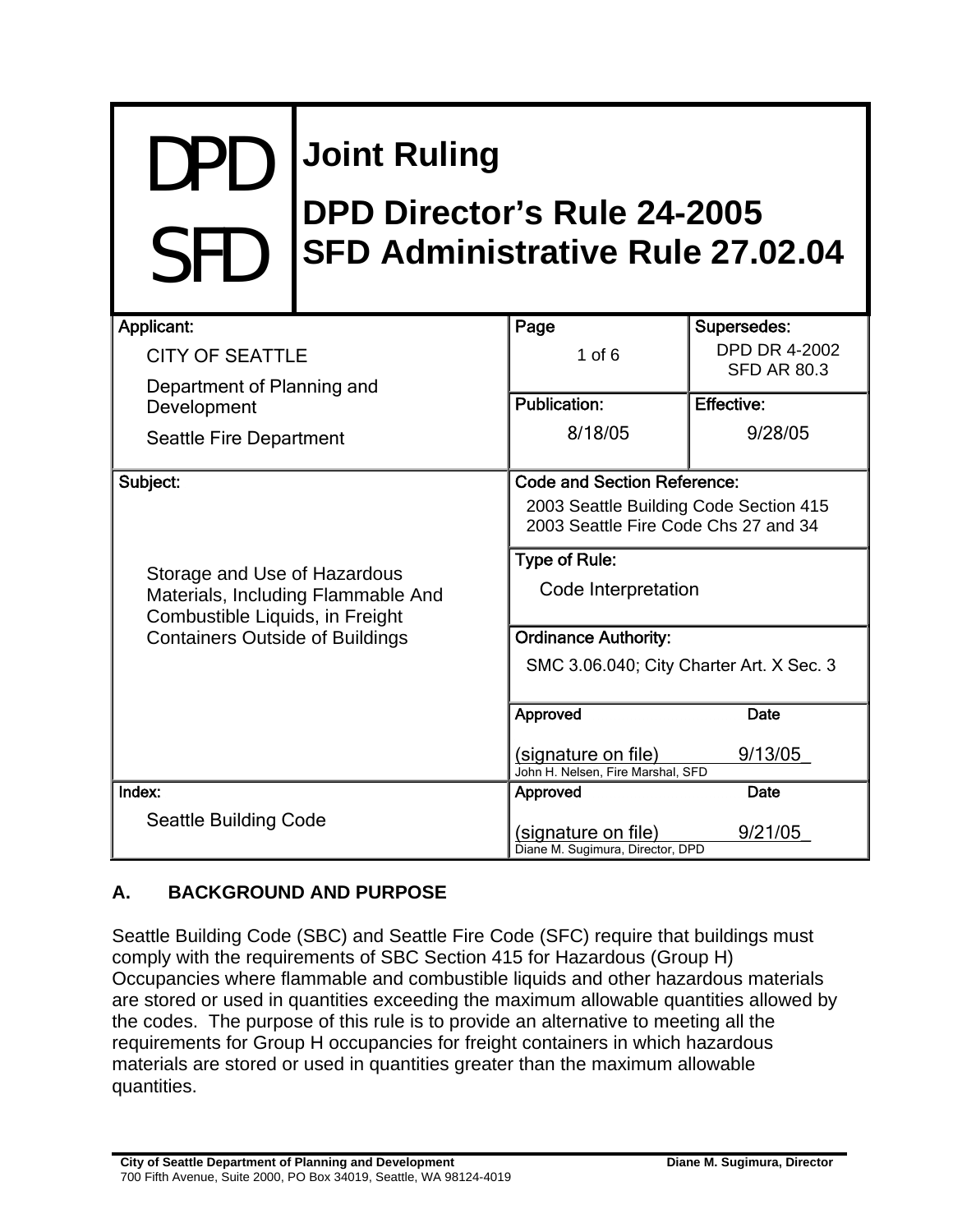Freight containers used for the storage or use of hazardous materials in quantities not exceeding the "maximum allowable quantities per control area" allowed by SBC Tables 307.7(1) and 307.7(2) and SFC Tables 2703.1.1(1) and 2703.1.1(2) may be issued a Seattle Fire Department permit without prior approval of the use or location of the container from DPD.

# **B. DEFINITION**

FREIGHT CONTAINER is a reusable container having a volume of 64 cubic feet or more, designed and constructed to facilitate the transport of goods, by one or more modes of transport, without intermediate reloading.

# **C. APPLICABILITY**

### **1. Storage and Use of Hazardous Materials**

This Rule applies to noncombustible freight containers which are located outside buildings, and in which flammable and combustible liquids and other hazardous materials are stored or used in quantities in excess of the maximum allowable quantities per control area allowed by SBC Tables 307.7(1) and 307.7(2) and SFC Tables 2703.1.1(1) and 2703.1.1(2).

# **EXCEPTIONS:**

1. Freight containers in transportation and which have valid active shipping papers are not subject to the requirements of this Rule.

2. Freight containers may not be used for the following materials when present in amounts in excess of the maximum allowable quantities.

- a. Highly toxic flammable or toxic flammable gases
- b. Toxic and highly toxic gases
- c. Class I-A flammable liquids
- d. Combustible dusts
- e. Class 4 oxidizers
- f. Unclassified detonable and Class I organic peroxides
- g. Pyrophoric gases
- h. Class 3 and 4 unstable (reactive) materials
- i. Class 2 and 3 water-reactive solids and liquids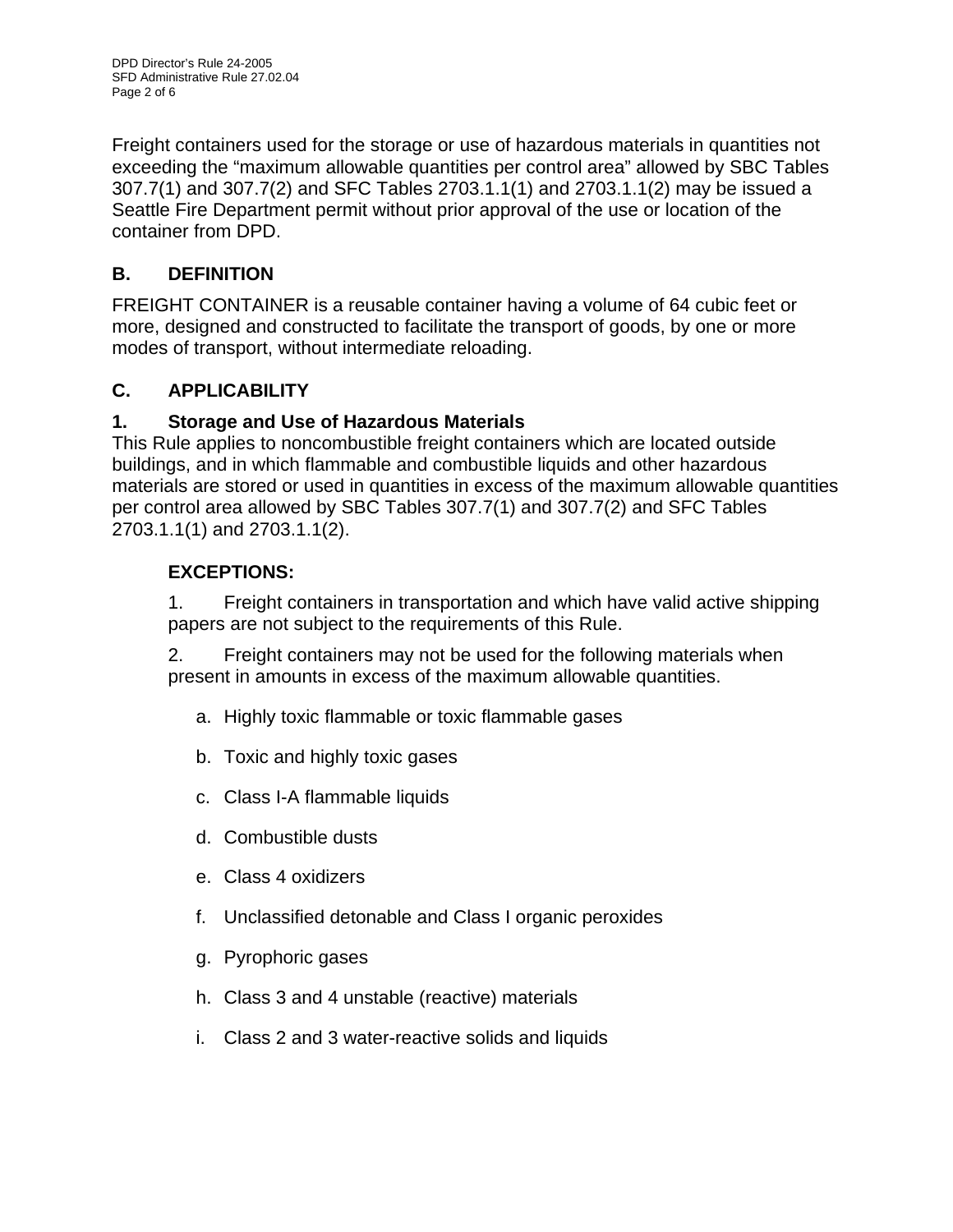# **2. Spray Finishing**

This rule is not applicable to spray finishing operations. Spray finishing must be conducted in an approved spray booth, spraying room or spray area in accordance with the Seattle Fire and Building codes.

# **3. Dispensing of Hazardous Materials**

Dispensing of hazardous materials must comply with the SBC and SFC. Dispensing of flammable and combustible liquids and other hazardous materials in quantities up to the maximum allowable quantities per control area for open use is allowed inside freight containers that meet the requirements of this rule. See SBC Tables 307.7(1) and 307.7(2) and SFC Tables 2703.1.1(1) and 2703.1.1(2) for basic maximum allowable quantities per control area for dispensing.

# **D. REQUIRED PERMITS**

**1. Fire Department Permits.** Fire Department permits are required to store, handle or use flammable or combustible liquids and other hazardous materials. Call the Permit Section in the Fire Marshal's Office at (206) 386-1025 for permit applications and information. Before the Fire Department will approve a permit, the applicant must provide documentation that DPD has approved the building, mechanical and electrical permits.

Freight containers used for the storage or use of hazardous materials in quantities not exceeding the "maximum allowable quantities per control area" allowed by SBC Tables 307.7(1) and 307.7(2) and SFC Tables 2703.1.1(1) and 2703.1.1(2) may be issued a Seattle Fire Department permit without prior approval of the use or location of the container from DPD.

**2. DPD Permits.** Building, mechanical and electrical permits are required for all freight containers used for storage. All plumbing installations shall comply with the Seattle Plumbing Code.

**3. Washington Department of Labor and Industries.** Containers that are modified off-site or that are changing use are required to have a "Gold Seal" issued by the Washington State Department of Labor and Industries. Note that containers that change from use as a freight container to use as a permanent structure must be reviewed by Labor and Industries.

**4. Puget Sound Clean Air Agency.** Spray finishing operations are subject to regulation by the Puget Sound Clean Air Agency (PSCAA). Operators of spray finishing equipment should contact PSCAA before applying for a building permit.

# **E. LAND USE REGULATIONS**

Several factors determine whether a freight container will be allowed on a particular site. The factors include:

- Is the use allowed in the zone in which the site is located?
- Will the container be located in a required yard or setback?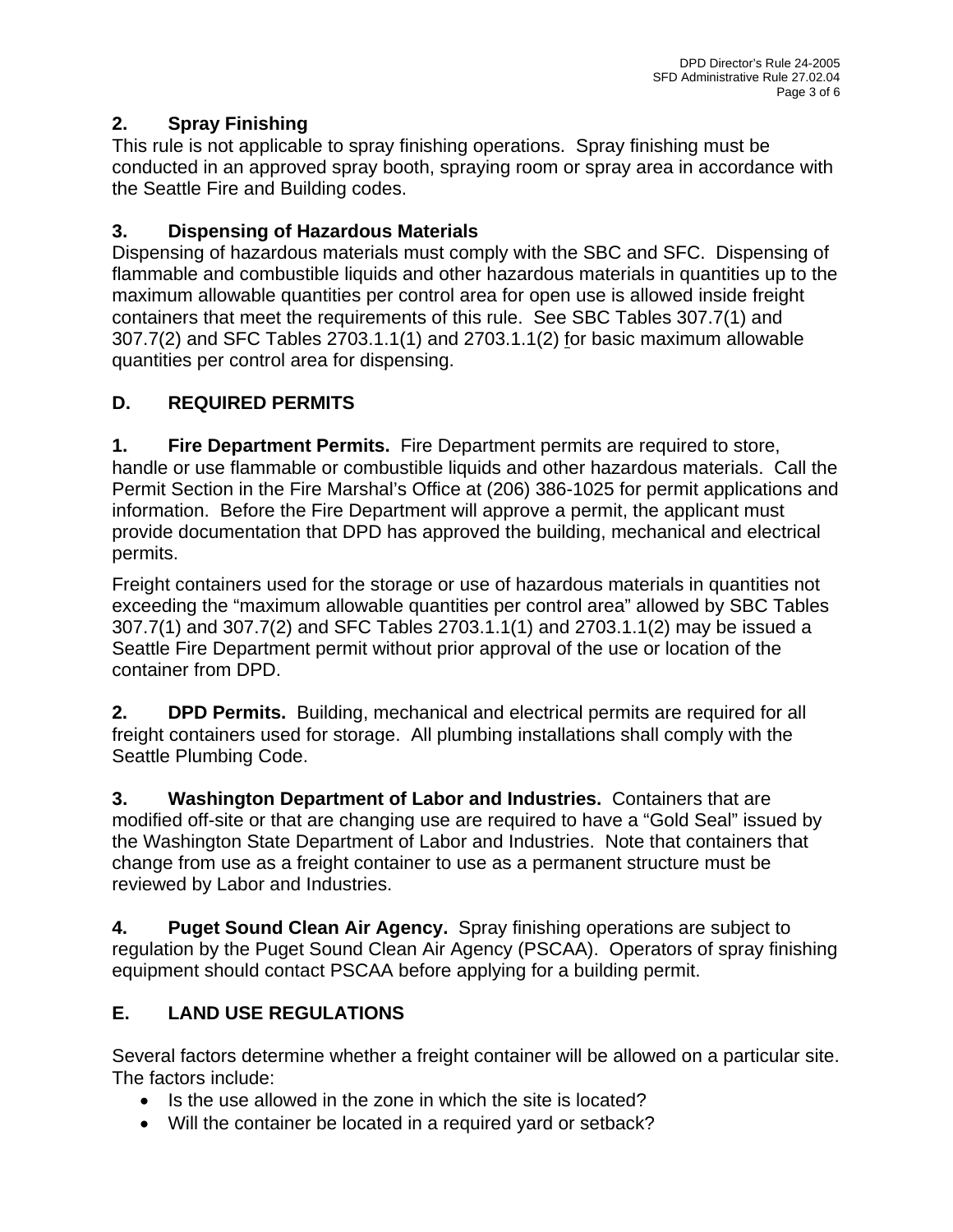- Is the container's use accessory to an established use?
- Has storage or use of hazardous materials been established as a use on the site?
- Is the site located in a Shoreline zone?

To answer these questions, call DPD at (206) 684-8467.

### **F. CODE PROVISIONS FOR STORAGE AND USE OF HAZARDOUS MATERIALS**

When freight containers are used as described in Section C of this Rule, the requirements of this Rule may be substituted for the requirements of Seattle Building Code Section 415 for a Group H Occupancy, provided all of the conditions stated in this Rule are met. Freight containers complying with this rule shall be classified as Group H Occupancies.

### **Building and Fire Code Provisions**

1. For purposes of this Rule, it will be assumed that freight containers are of Type V-N construction unless the applicant presents evidence showing the container is of another construction type.

2. Incompatible materials shall be separated in compliance with the Seattle Fire Code Section 2703.9.8.

3. Vertical stacking of freight containers is not allowed.

4. Individual freight containers governed by this rule shall not exceed 500 square feet of gross floor area.

5. There shall be no more than three containers on any site. Where more than one container is located on a site, the containers shall be separated from each other by at least five feet.

**Exception:** More than one group of three containers may be located on a site if the groups are separated from each other by at least 100 feet.

6. At the time the permit application is submitted, the applicant shall submit a plot plan designating the location of freight containers. The designated location shall not be changed without a new DPD permit.

7. Where freight containers are located near buildings with openings, they shall comply with SBC. Otherwise, the location of freight containers shall comply with the following table.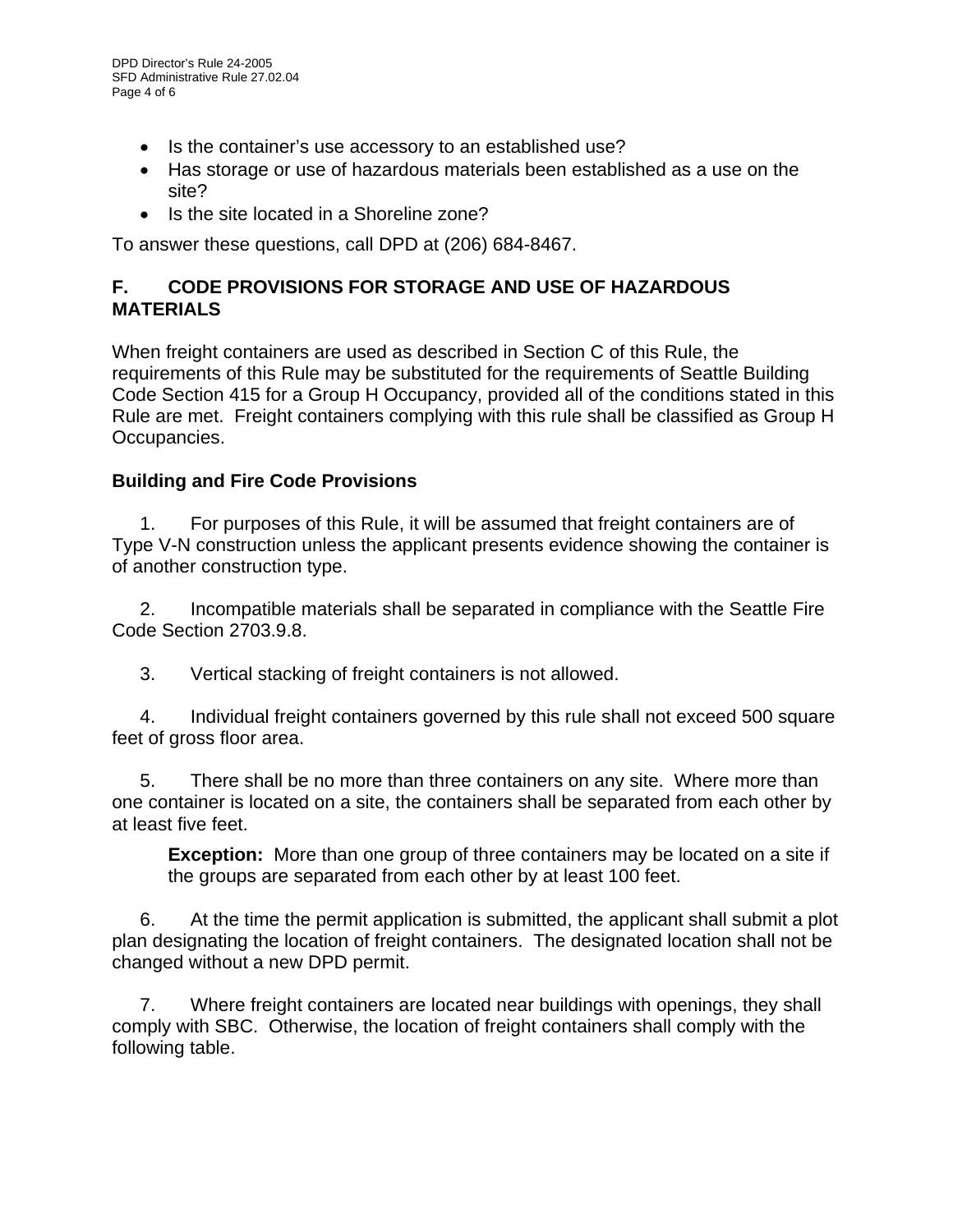| Location of Ficignit Containers                                                    |                                                                                                |                                                                                                  |  |
|------------------------------------------------------------------------------------|------------------------------------------------------------------------------------------------|--------------------------------------------------------------------------------------------------|--|
| <b>Fire-resistive Rating of Adjacent Building</b><br>Wall with No Openings on Same |                                                                                                | <b>Minimum Distance from Freight Container to</b><br>Buildings on the Same Property <sup>2</sup> |  |
|                                                                                    | Property <sup>1</sup>                                                                          |                                                                                                  |  |
|                                                                                    | No rating                                                                                      | 16 feet                                                                                          |  |
|                                                                                    | 1 hour                                                                                         | 10 feet                                                                                          |  |
|                                                                                    | 2 hour                                                                                         | 5 feet                                                                                           |  |
|                                                                                    | 4 hour                                                                                         | 0 feet                                                                                           |  |
|                                                                                    | Walls with no openings or combustible projections within 10 feet in any direction of a freight |                                                                                                  |  |
|                                                                                    |                                                                                                |                                                                                                  |  |

### **Location of Freight Containers**

container shall be considered as having no openings.

2 Incidental and Group U structures need not comply with this requirement.

- 8. Freight containers shall be located at least 16 feet from all property lines.
- 9. Freight containers must comply with SBC requirements for means of egress.

#### **Exceptions:**

a. Two exits are not required.

b. Door hardware is not required to comply with SBC requirements if a sign is posted on the container stating that the doors must remain open whenever the container is occupied.

10. Containers not positioned directly on grade shall have a permanent foundation designed by a structural engineer. Containers positioned on grade must be tied down, but an engineer's stamp is not required. A structural engineer's stamp is required if the container is structurally modified.

11. An accessible route shall be provided to the interior of the container, but an accessible route is not required through the container.

12. Containers shall be in sound condition.

13. A spill containment system to prevent the flow of liquids from the freight container shall be provided. The containment system shall have sufficient capacity to contain 10 percent of the aggregate volume of the liquids stored in the freight container or the volume of the single largest storage container, whichever is greater.

14. Automatic sprinkler systems are not required.

15. Hazard identification signs as specified in NFPA 704 identifying the specific materials contained inside shall be placed in conspicuous locations on all four sides of the freight container.

### **Energy Code Provisions**

16. Heated or semi-heated containers must comply with the Seattle Energy Code.

### **Electrical Code Provisions**

17. Containers shall comply with the Seattle Electrical Code.